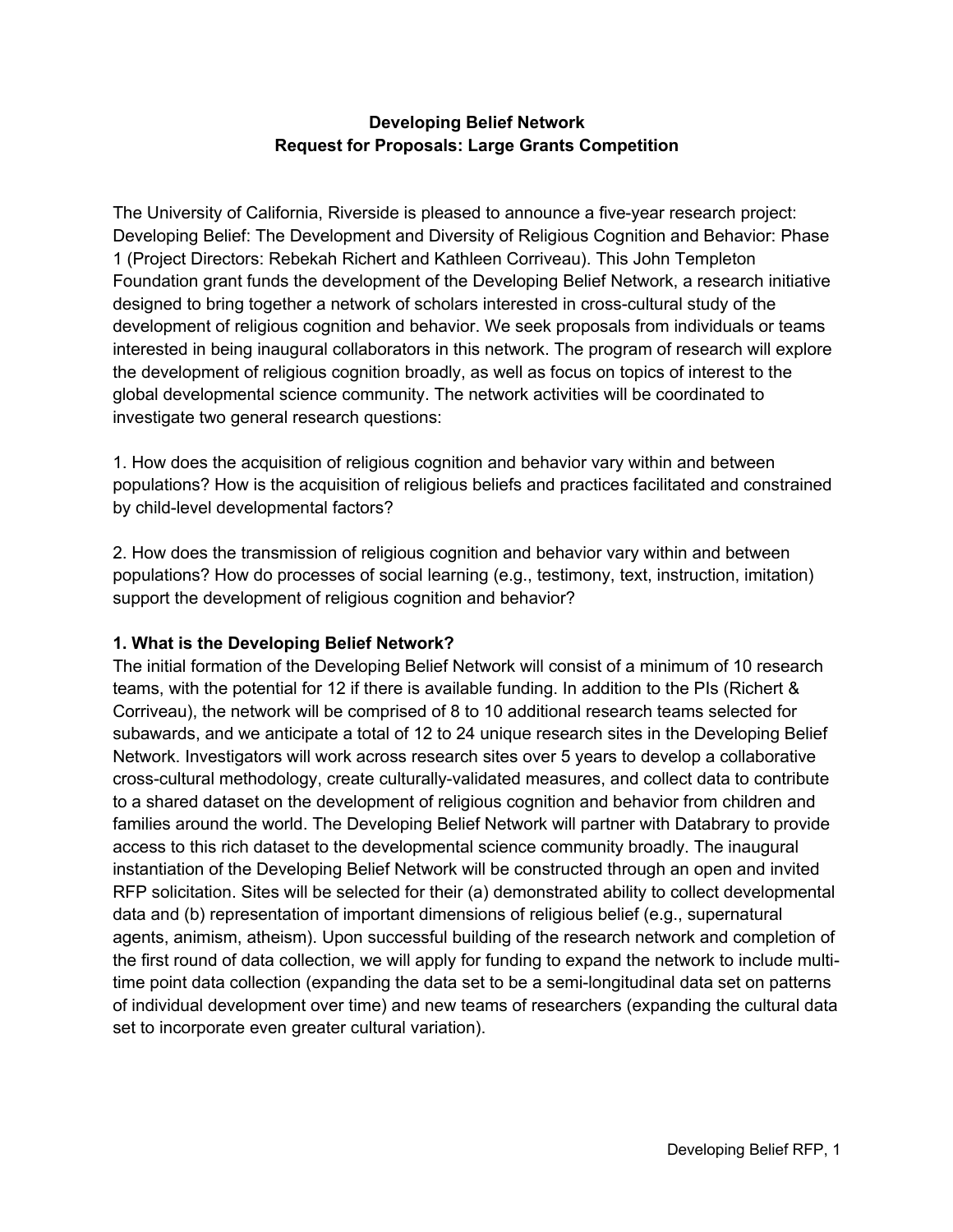#### **2. What are the specific research questions of interest?**

Broadly construed, the aim of the Developing Belief Network is to utilize collaborative measurement validation and data collection practices to measure basic developmental processes (especially, theory-of-mind, executive functioning, causal reasoning, beliefs about possibility, ontological reasoning, essentialism and concepts of the soul/spirit) as well as to gather information on diversity of religious beliefs and practices (e.g., supernatural agents, ritual practices, beliefs in magic and superstition).

Inaugural members of the Developing Belief Network will have the opportunity to shape the specific research questions that the collaborative network will address. Some specific processes and research questions of interest to the PIs and the John Templeton Foundation include:

- What are cultural variations in the development of folk theories? Do children need to have a foundational folk theory of humans or the physical world before they can develop concepts of supernatural agents or causes?
- How do cultural variations in religious concepts (e.g., beliefs about animism, the properties and functioning of spirit/life force/soul) relate to the development of ontological boundaries and the extent to which religious concepts are or are not minimally counterintuitive?
- How do natural and supernatural explanations develop to (co)exist in individual minds?
- How do cross-cultural and within-cultural variations in verbal, non-verbal, and textual information provided to children relate to children's concepts about and belief in natural and supernatural agents and causes?

Further information on the theoretical justification for these research questions can be found at https://www.developingbelief.com/.

## **3. Do I have to study religion to be a member of the Developing Belief Network?**

No. We invite all scholars who have a research interest in the above questions and who have access to diverse populations of children to apply.

## **4. What is expected of members in the Developing Belief Network?**

a. Network members are expected to have an established site for data collection with children and parents at a location outside of the United States or with an understudied population within the United States.

b. Network members will work with each other, the project leaders, and an advisory board to develop a collaborative methodology that can be used across the sites. At the kick-off workshop in Year 1, proposed methods will be presented to research sites. Site PIs selected through the RFP solicitation will be responsible for contributing culturally-relevant revisions/suggestions (e.g., names of supernatural agents, appropriate data collection methods with children), translation, and back translation of the methods for their research field sites. All measures will be piloted and finalized by the end of Year 2 so that data collection can begin in Year 3.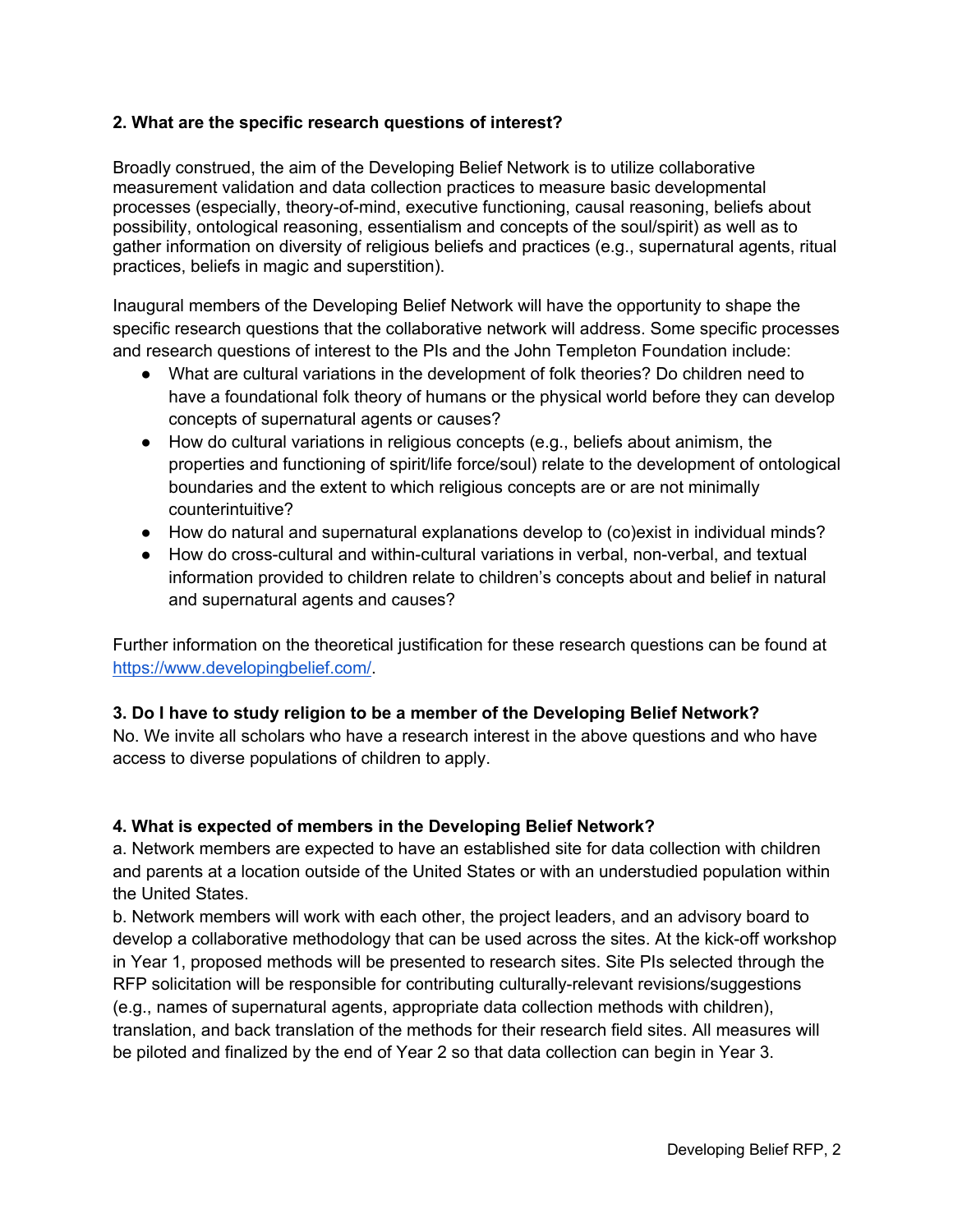c. All network members must commit to attending a kick-off meeting and 4 additional annual meetings. Site members will be asked to submit regular progress reports and be available for regular Skype or Zoom meetings.

d. Network members must indicate their existing practices or plans to translate, back-translate, and culturally validate developmental tasks.

e. Network members will be required to follow the guidelines set by the Project Leaders regarding open science practices, sharing of protocols (e.g., Study Swap procedures), and collaborative data sharing of key aspects of the collaborative data set.

f. Network members will be expected to actively engage in dissemination of findings, through conference presentations and manuscript submissions.

g. Network members will be asked to contribute content to a website devoted to this project. Content may include descriptions of their field site and lay summaries of key findings.

# **5. What is the timeline for Developing Belief Network Investigators?**

Subawards should have a start date of **September 1, 2020** and an end date of **March 31, 2025.** Year 1 (9/1/2020 - 8/31/2021):

- Fall 2020: Attend Workshop 1 to finalize collaborative research questions and tasks
- Winter 2021 Summer 2021: Translate, back-translate, and revise tasks to be culturallyrelevant; validate tasks; pilot tasks at site

Year 2 (9/1/2021 - 8/31/2022):

- Fall 2021: Continue to translate, back-translate, and revise tasks to be culturallyrelevant; validate tasks; pilot tasks at site
- Winter 2022: Attend Workshop 2 & present validated tasks to Developing Belief Network; work with advisory board & network affiliates to finalize collaborative methodology; work with Databrary on developing collaborative data gathering and sharing procedures
- Spring 2022 Summer 2022: First round of collaborative data collection at all research sites

Year 3 (9/1/2022 - 8/31/2023):

- Fall 2022: Continue first round of collaborative data collection at all research sites
- Winter 2023: Attend Workshop 3
- Spring 2023 Summer 2023: Second round of data collection at all research sites; some sites will begin longitudinal data collection

Year 4 (9/1/2023 - 8/31/2024):

- Fall 2023: Continue second round of data collection at all research sites; some sites will begin longitudinal data collection
- Winter 2024: Attend Workshop 4
- Spring 2024 Summer 2024: Begin third round of data collection at all research sites; some sites will continue longitudinal data collection

Year 5 (9/1/2024 - 3/31/2025):

- Fall 2024: Continue third round of data collection at all research sites; some sites will continue longitudinal data collection
- Winter 2025: Attend Workshop 5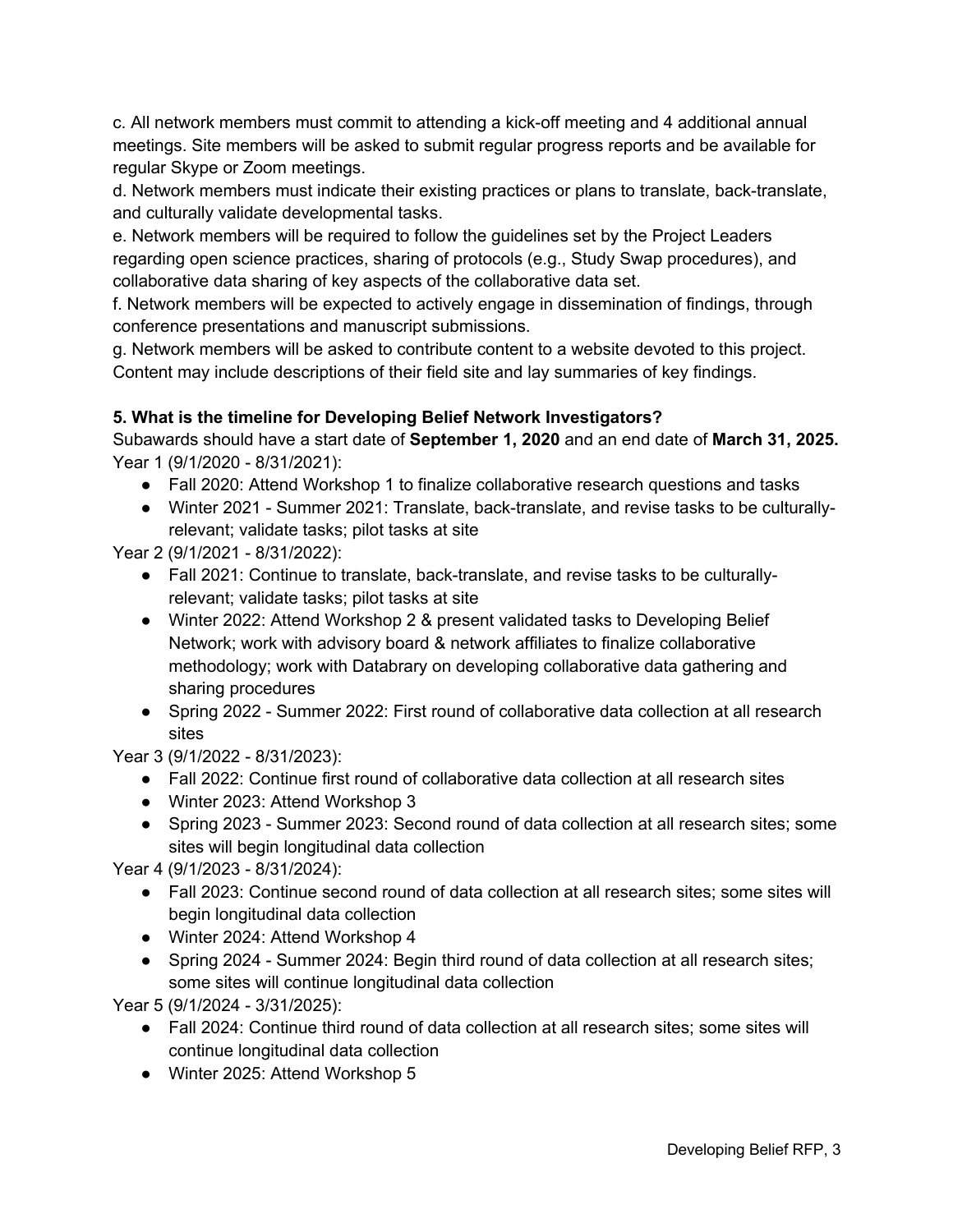### **6. Who Can Apply?**

The Principal Investigator of the research site must have a doctoral degree (or equivalent) and be affiliated with an accredited college or university. Applicants should be listed on only one proposal for this competition. Site PIs will work together during the first year to decide on a shared number of tasks to be implemented across research sites, with translation and backtranslation, and validation in Year 2, and testing in Years 3-5 (see anticipated timeline below). Please note, the use of these funds may be subject to restrictions in OFAC sanctioned countries. Investigators should email PIs Richert & Corriveau with questions.

#### **7. Subgrant Budgets:**

Approximately \$4 million will be made available to fund 8-10 awards with a maximum request of \$500,000. The budget cap of \$500,000 is inclusive of overhead (indirect costs). The Templeton Foundation's maximum overhead allowable for these awards is 15%. We encourage proposals from a large pool of potential applicants, including teams of researchers who are capable of collecting cross-cultural data from a variety of religious communities to paint a broad picture of the development of religious cognition. Note that funding will be contingent upon appropriate documentation of IRB approval (dependent on country requirements), and approval of the research team.

#### **8. What are** *Required* **Expenses?**

Grant applicants are required to allocate some of their budget toward the following:

- Travel for the site PI to attend the kick-off meeting in La Jolla, CA, as well as 4 additional meetings (location TBA) to finalize the measurements and present on progress (1/year). [Lodging and meal costs will be covered by the large project grant.]
- Equipment for data collection. The collaborative methodology will involve developing a testing interface and links to networked data storage.
- A least \$5000 for fees associated with open-source publication.

## **9. What Are** *Allowable* **Expenses?**

Grant applicants may consider allocating their budget toward the following:

- Salaries or contract stipends for research team members
- Compensation associated with participant recruitment
- Support for Research Assistants
- Statistical consulting
- Travel and lodging associated with field site data collection
- Equipment and materials costs
- Institutional indirect costs (Templeton caps indirect costs at no more than 15% of the budget).

#### **10. Who Will Review My Proposal?**

Proposals will be reviewed by the Project Directors Dr. Rebekah Richert (University of California Riverside) and Dr. Kathleen Corriveau (Boston University) and a Scientific Advisory Board composed of scholars from a variety of related disciplines:

• Dr. Karen Adolph (Psychology, New York University).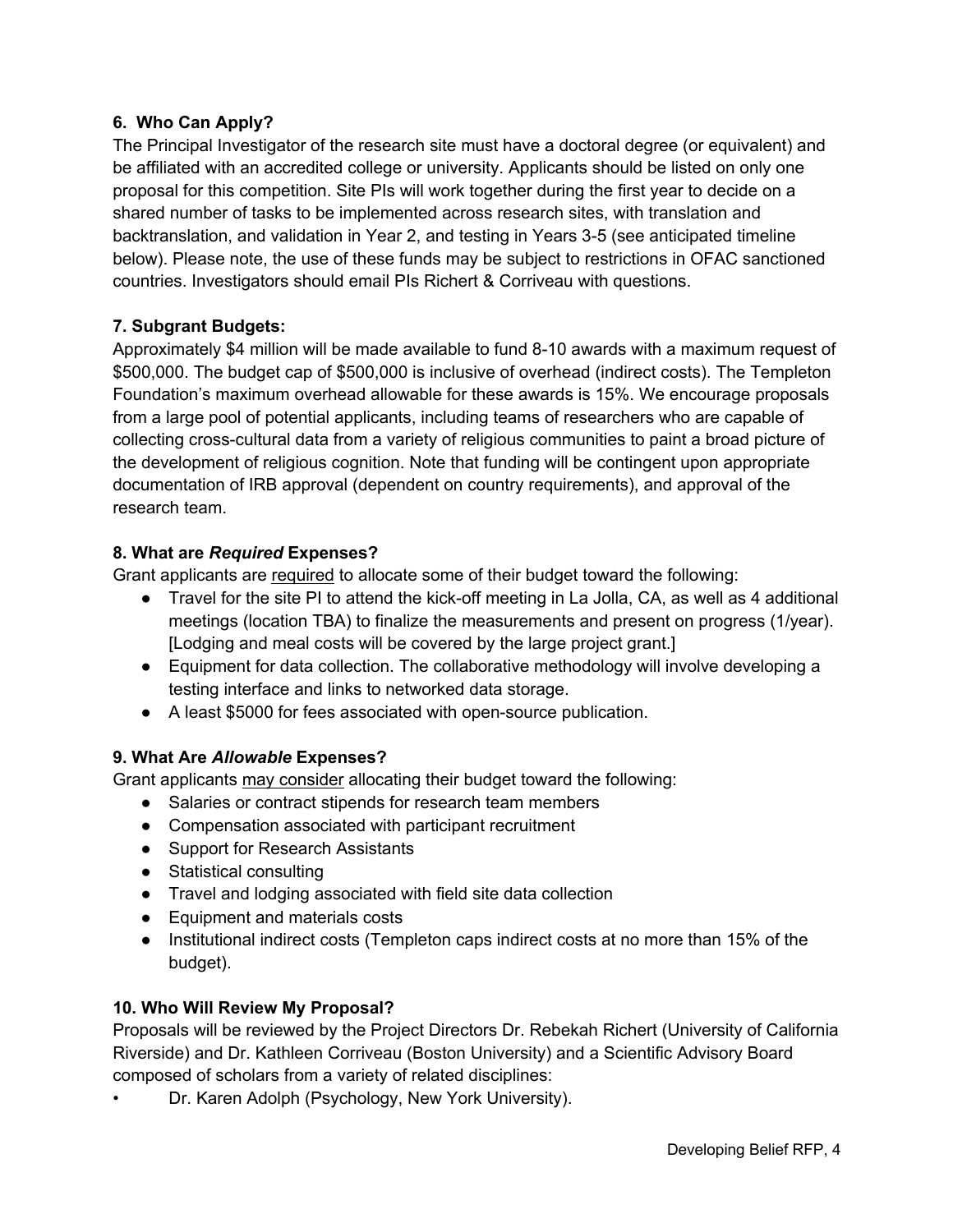- Dr. Maureen Callanan (Psychology, University of California, Santa Cruz).
- Dr. Rick Gilmore (Psychology, Pennsylvania State University).
- Dr. Paul L. Harris (Harvard Graduate School of Education).
- Dr. Deborah Kelemen (Psychological & Brain Sciences, Boston University)

## **11. Proposal Components**

**11a. Statement of Interest:** In order to ensure Full Proposal submissions meet the goals of the Developing Belief Network, interested investigators will be asked to submit a Letter of Interest and Biographical Sketch for the Lead Investigator and other relevant project personnel (e.g., research site collaborators). All documents should be included in a single pdf submission.

- (1) Letter of Interest: no more than 2 pages
	- (a) Fit with project intent
	- (b) description of the proposed research site (or sites) and an explanation for why that site would be particularly informative for the study of the development of religious cognition;
	- (c) evidence of success in collecting data with children at the proposed research site (or sites), including IRB approval for data collection at the proposed site (or sites)
	- (d) a short budget and budget justification
- (2) Biographical Sketch(es): no more than 2 pages
	- (a) Professional Preparation
	- (b) Appointments
	- (c) Personal Statement
	- (d) Publications: 5 most closely-related to the project and 5 additional
	- (e) Research Support
	- (f) Synergistic Activities
- **11b. Full Proposal:** For those invited to submit a Full Proposal, the Full Proposal will contain:
	- (1) Cover Letter: The cover letter should include:
		- (a) Names and affiliations for all associated site investigators
		- (b) Statement of commitment to attend annual meetings, submit required reports, and maintain regular contact with the Primary Investigators
		- (c) Statement confirming history of IRB approval to collect data associated with the development of religious cognition (including feasibility to ask such questions at the site, and the possible risks associated with such topics) with children at all sites included in the proposal. Statement indicating a plan to follow participants longitudinally for at least 2 waves of data (ideally 3), and the possible risks associated with such a plan.
		- (d) Statement confirming commitment to following the collaborative data collection, protocol sharing, data sharing, and publication practices determined by the PIs and Advisory Board.
		- (e) To avoid conflicts of interest, we ask for confirmation that funding from this project will not be used to collect data for already funded projects (i.e., double dipping). To this end, we ask for a statement describing all current and pending research projects. We are especially interested in other collaborative work and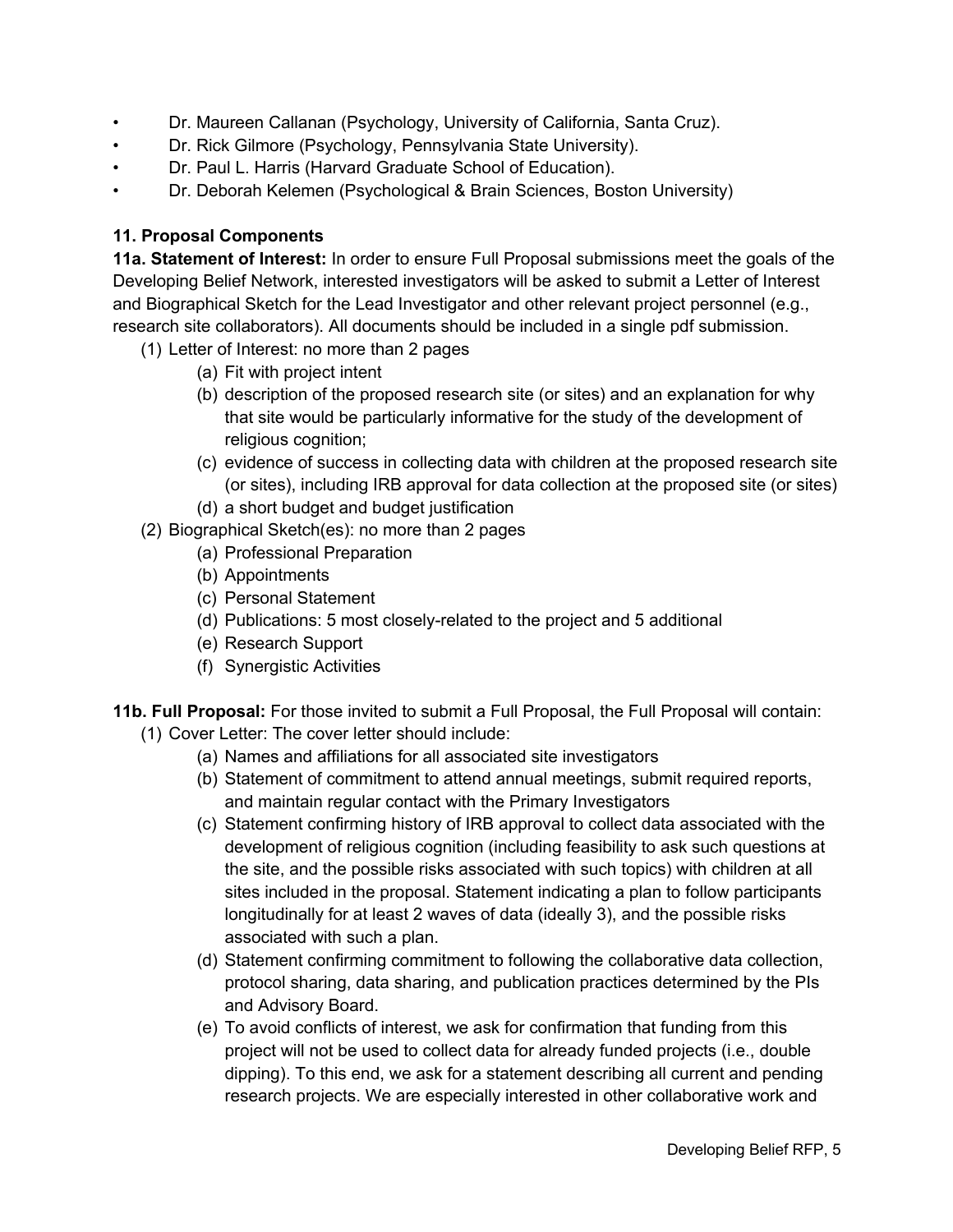ask that the statement highlight a plan to mitigate any potential conflicts of interest, should they arise. We will utilize this statement to work individually with successful project teams to develop appropriate data sharing agreements.

- (2) Site Survey: For each site that is part of the proposal, investigators must complete the site survey (link on website). The site survey asks for the following information:
	- (a) General geographic information
	- (b) General demographic information (e.g., population size including number of children in proposed age range, educational attainment, economic status)
	- (c) Religious affiliation
	- (d) Specific religious/supernatural beliefs
- (3) Project Proposal: The main proposal document should be no more than 10 singlespaced pages and should address:
	- (a) Fit: The fit for the investigator(s) and associated research site(s) with the Developing Belief Network
	- (b) Site History: Summary of prior research conducted at the research site(s), including a brief overview of methods and measures, characteristics and numbers of participants, and citations to relevant publications
	- (c) Primary Research Questions: Which of the specific research questions (see Section 2 above) the investigators hope to address with their research. This section should include (1) a brief summary of the background literature that the investigators view as most relevant and (2) an explanation for how the research site(s) are relevant for the specific research question(s).
	- (d) Secondary Research Questions: Any research questions the investigator(s) think the Developing Belief Network is well-positioned to answer.
- (4) Budget & Budget Justification: See required and allowable expenses outlined in Sections 7 and 8 above. Consistent with guidelines set by the John Templeton Foundation, the budget should be broken into the following categories:
	- (a) Personnel (including benefits)
	- (b) Travel, Lodging, & Meal Expenses
	- (c) Data Collection & Analysis
	- (d) Equipment/IT/Software
	- (e) Open-Access Publication Fees
- (5) Curriculum Vitae (must include current and pending funding)

## **12. What is the Timeline for Review?**

Webinars: January & February, 2020 Letters of Interest Deadline: March 15, 2020 Full Proposals Invited: April 1, 2020 Full Proposal Deadline: June 30, 2020 Final Decisions: August 1, 2020 Kickoff Workshop: November 12 - 14, 2020 (La Jolla, CA) **13. More information**